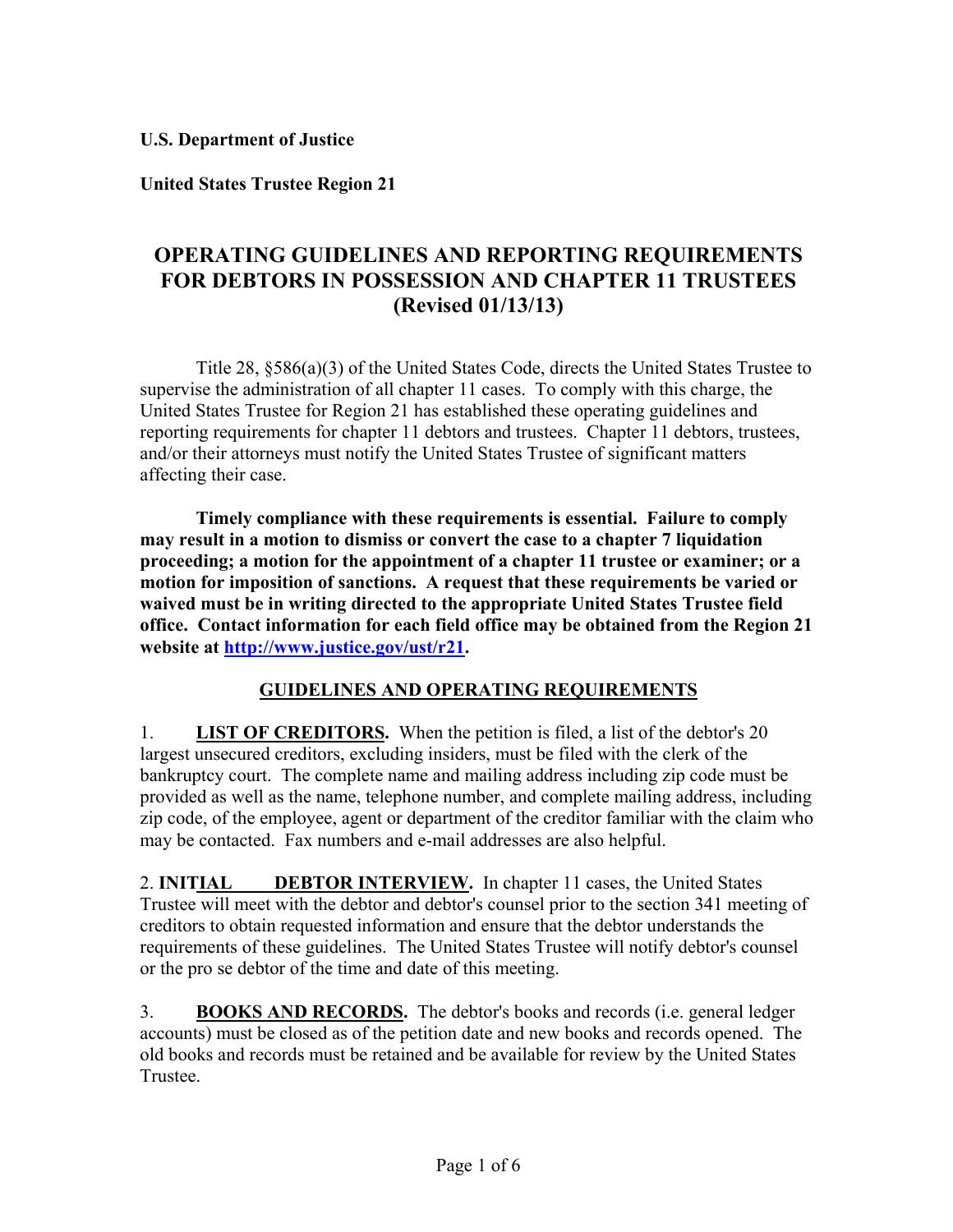should not be made directly to the payroll or tax accounts. Any deviation from the three required debtor-in-possession accounts must be approved by the United States Trustee 4. **BANK ACCOUNTS**. All pre-petition bank accounts controlled by the debtor must be closed immediately upon the filing of the petition, and the debtor shall immediately open new debtor-in-possession operating, payroll, and tax accounts at a United States Trustee authorized depository. In addition, individual debtors engaged in business as sole proprietors should open a separate debtor-in-possession account for payment of personal living expenses. All business revenues must be deposited into the operating account, with amounts needed to fund the other accounts being transferred to those accounts as necessary. Deposits, other than transfers from the operating account, prior to the Initial Debtor Interview.

Counter checks are prohibited. Requests to use, create, or maintain petty cash accounts must be submitted to the United States Trustee in writing. Each bank account must be located in a United States Trustee approved depository. A list of approved depositories is available on the Region 21 website at http://www.justice.gov/ust/r21. Under each office, navigate to chapter 11 for the approved depositories for each judicial district. The debtor is required to maintain bank records and canceled checks, and provide them to the United States Trustee as required by the Monthly Operating Report instructions.

Within 14 days of filing the petition, the debtor must provide the United States Trustee with a sworn statement describing all pre-petition accounts by depository name, account number, and account name, verifying that each such pre-petition account has been closed. A form that complies with this requirement can be obtained from the Region 21 website at http://www.justice.gov/ust/r21/reg\_info.htm#ch11. Proof of closing old accounts and opening new accounts must be provided.

5. **PROOF OF INSURANCE**. Within 14 days of filing the petition, the debtor must provide the United States Trustee with proof of the insurance coverage required by these guidelines. The proof must disclose, at a minimum, the effective date and the termination date of the coverage; the type and limits of coverage provided, and the identity of all loss payees. Binders must be accompanied by paid receipts. The debtor must instruct its insurance companies to list the United States Trustee as a certificate holder. Upon expiration or other termination of any coverage, the debtor shall immediately provide the United States Trustee with adequate proof of replacement coverage. The debtor shall maintain at least the following coverage, where appropriate:

- a. General comprehensive liability;
- b. Property (personal & realty);
- c. Casualty and theft;
- d. Workers' compensation;
- e. Vehicle;
- f. Product liability;
- g. Flood insurance;
- h. Directors and Officers liability;
- i. Professional malpractice;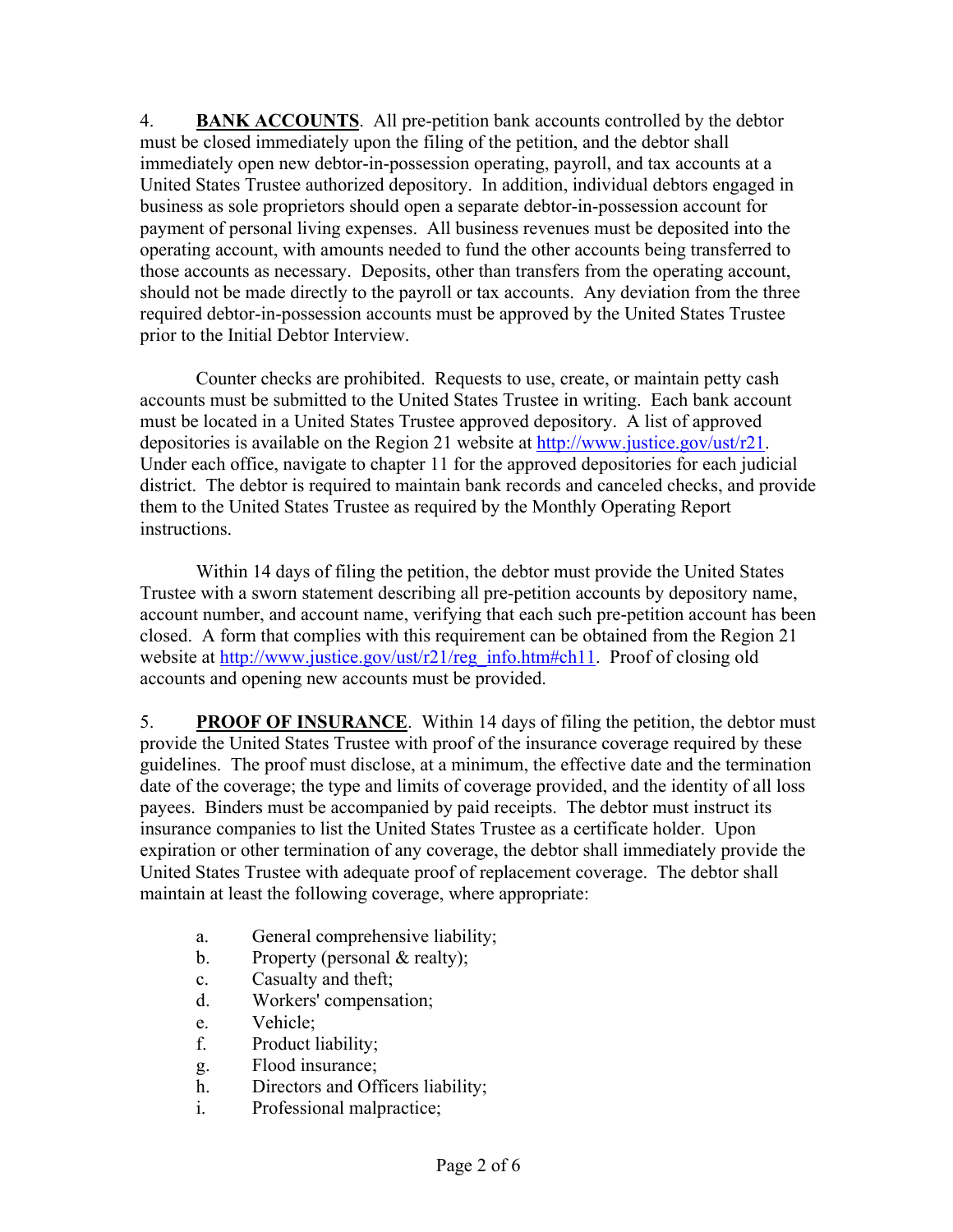j. Other coverage customary or prudent in the debtor's business, or required by law.

6. **PHYSICAL INVENTORY**. Within 30 days of filing the petition, the debtor, if requested by the United States Trustee, shall provide the United States Trustee with a physical inventory as of the petition date. The inventory shall be itemized and indicate cost values. For purposes of this reporting requirement, "inventory" is defined as all goods in possession of the debtor intended for sale to customers. It includes finished goods and unfinished goods. It does not include fixed assets owned by the debtor.

7. **RENTAL PROPERTY RECORDS**. Debtors who own commercial or residential rental property shall provide the United States Trustee with a rent roll as of the petition date within 14 days from the filing of the petition. The rent roll shall consist of (1) a description of each property owned, (2) rental price of each unit, (3) security or other deposits held, (4) name of tenant, occupancy and payment status of each unit, (5) name, address, and phone number of the management company, if any, and (6) the monthly management fee for each unit. The debtor shall also provide any agreement with a third party to manage the property.

8. **MONTHLY OPERATING REPORTS**. The debtor must file an original monthly operating report with the clerk of the bankruptcy court, and serve a paper copy upon the United States Trustee. The monthly operating reports must be prepared using the forms provided on the Region 21 website at

http://www.justice.gov/ust/r21/reg\_info.htm#ch11. Debtors who are individuals and/or operate a sole proprietorship must complete and file a monthly operating report for individuals. Debtors that are partnerships, LLC's, professional corporations, or corporations must complete and file the monthly operating report for businesses. Small business debtors must complete and file the small business monthly operating report. The monthly operating report is based on a calendar month (e.g. January 1 - January 31), and all reports must be filed by the 21st day of the month following the reporting period. The monthly operating report cover page must be signed by the debtor's attorney before filing with the court. Additional financial information may be required by the United States Trustee.

With respect to small business debtors, the small business monthly operating report must include the industry classification code for the debtor's business as required by 28 U.S.C. § 586b(e)(1). The United States Department of Commerce through the Census Bureau promulgates the North American Industry Classification System ("NAICS"). While business debtors should be aware of their NAICS number since it is widely used for tax and workers' compensation purposes, NAICS numbers are listed at http://www.naics.com/search.htm. This number must be entered on the monthly operating report on the line for the "SIC Code."

Debtors have a continuing obligation to file monthly operating reports until the court confirms the plan of reorganization. After confirmation, debtors are required to file a quarterly post confirmation operating report. The post confirmation operating report includes, among other things, all payments made under the plan of reorganization and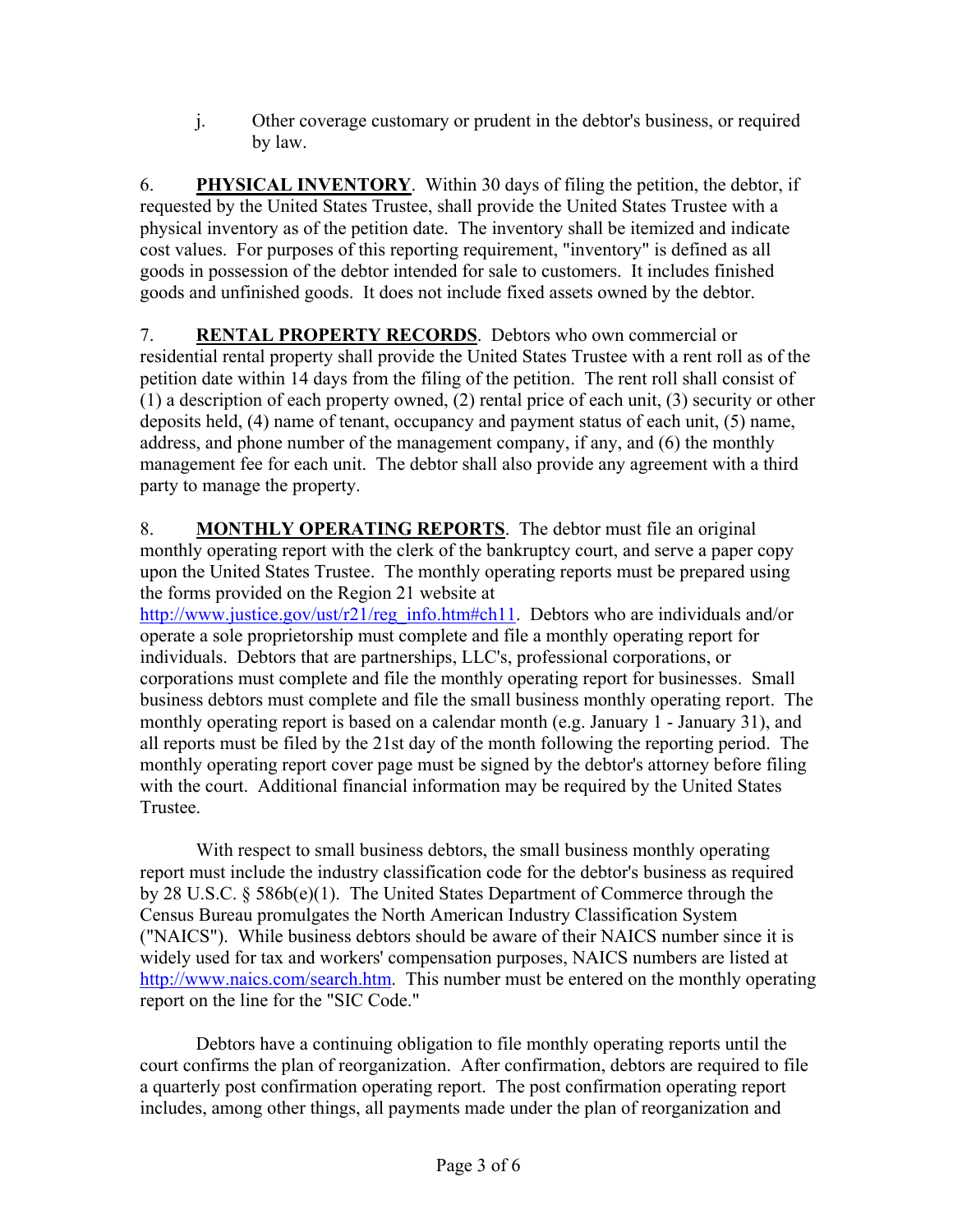payments made in the ordinary course of doing business. These reports must be filed quarterly until the court enters a final decree, dismisses the case, or converts the case to another chapter in bankruptcy. The original report must be filed with the clerk of the bankruptcy court, and a paper copy served upon the United States Trustee. The report must be filed by the 21st day of the month following the reporting period. The post confirmation operating report may be obtained from the Region 21 website at http://www.justice.gov/ust/r21/reg\_info.htm#ch11.

 associated with the payroll. Taxes shall be paid from the tax account accompanied by 9. **TAXES**. Upon payment of each payroll, the debtor shall transfer from the operating account to the debtor's tax account sufficient funds to pay any liability appropriate tax deposit coupons. State and local taxes shall also be paid from the tax account. Sales and use taxes shall be deposited to the tax account at least weekly. All tax returns and reports must be timely filed and accompanied by payment in full of any liability.

10. **EMPLOYMENT OF PROFESSIONAL AND PRINCIPALS**. Applications to employ or compensate a professional (including, but not limited to, lawyers, accountants, real estate agents/brokers, appraisers, auctioneers, and other professional persons) must be filed with the bankruptcy court.

Each application must be accompanied by a verified statement that discloses any relationship or contact the applicant has with the debtor, any creditor, party in interest, their attorneys and accountants, and employees of the United States Trustee. A general statement that the applicant is disinterested and does not represent an interest adverse to the estate is not sufficient.

The debtor shall provide the following information regarding employment and compensation of its principals: name and position of the individual; detailed description of the duties and responsibilities; reasons why employment of the individual is necessary for successful reorganization; details of the compensation sought; details of any other benefits or consideration to be received, including but not limited to use of vehicles, housing, expense reimbursement, insurance, and pension or profit sharing; and each individual's salary and benefit history for the year immediately preceding the filing of the petition.

11. **PRE-PETITION FINANCIAL STATEMENTS**. Within 14 days of filing the petition, the debtor shall provide the United States Trustee with copies of the debtor's most recent audited and unaudited financial statements.

12. **FEDERAL INCOME TAX RETURNS**. Within 14 days of filing the petition, the debtor shall provide the United States Trustee with copies of the debtor's federal income tax returns for the two years prior to the filing of the petition.

13. **UNITED STATES TRUSTEE QUARTERLY FEES**. A chapter 11 debtor must pay a quarterly fee to the United States Trustee for each calendar quarter, or portion of a calendar quarter, between the date of the filing of the petition and the date the court enters a final decree closing the case, dismisses the case, or converts the case to another chapter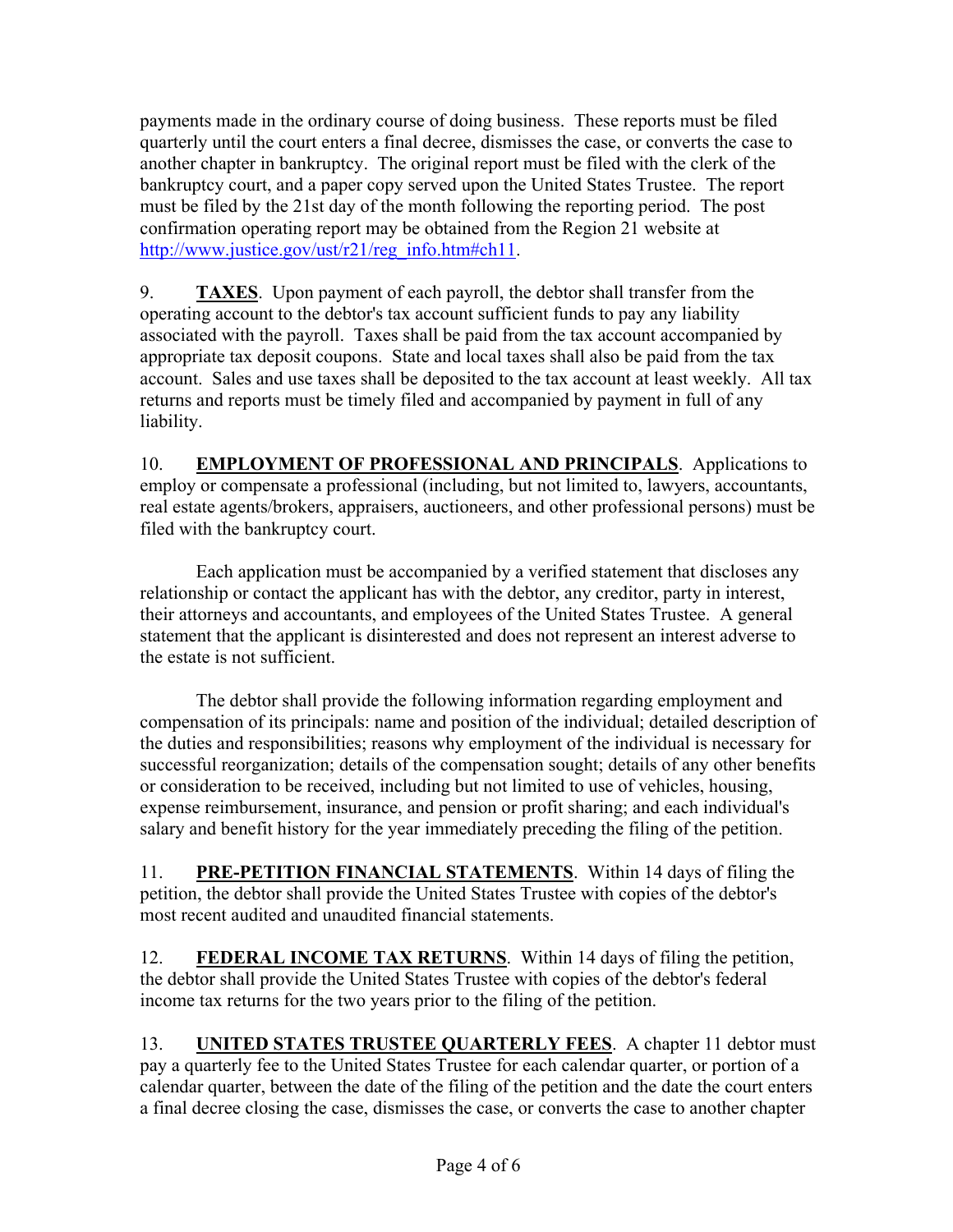in bankruptcy. Payment of all fees which are due and owing must be made before the effective date of a plan of reorganization. The quarterly fee is calculated by totaling the debtor's disbursements as reported on the operating reports for the three calendar quarters ending on March 31, June 30, September 30, and December 31 according to the following table. A minimum fee of \$325 is due even if there are no disbursements during a calendar quarter. There is no proration of the fee:

| <b>TOTAL QUARTERLY DISBURSEMENTS</b> |                       |               | <b>QUARTERLY FEE OWED</b> |           |
|--------------------------------------|-----------------------|---------------|---------------------------|-----------|
| \$                                   | $0.00$ to             | 14,999.99     | S                         | 325.00    |
| $\mathcal{S}$                        | $15,000.00$ to        | 74,999.99     | ۰D.                       | 650.00    |
| $\boldsymbol{\mathsf{S}}$            | 75,000.00 to          | 149,999.99    | \$                        | 975.00    |
| $\mathcal{S}$                        | 150,000.00 to         | 224,999.99    | \$                        | 1,625.00  |
| $\boldsymbol{\mathsf{S}}$            | 225,000.00 to         | 299,999.99    | \$                        | 1,950.00  |
| $\mathcal{S}$                        | 300,000.00 to         | 999,999.99    | \$                        | 4,875.00  |
| $\mathcal{S}$                        | $1,000,000.00$ to     | 1,999,999.99  | \$                        | 6,500.00  |
| $\mathcal{S}$                        | $2,000,000.00$ to     | 2,999,999.99  | \$                        | 9,750.00  |
| $\mathbb{S}$                         | 3,000,000.00 to       | 4,999,999.99  | \$                        | 10,400.00 |
| $\boldsymbol{\mathsf{S}}$            | $5,000,000.00$ to     | 14,999,999.99 | \$                        | 13,000.00 |
| $\boldsymbol{\mathsf{S}}$            | 15,000,000.00 to      | 29,999,999.99 | \$                        | 20,000.00 |
| $\mathbb{S}$                         | 30,000,000.00 or more |               | \$                        | 30,000.00 |

Quarterly fees are due no later than one month following the end of each calendar quarter. Failure to pay quarterly fees may result in the dismissal of the case or conversion to a chapter 7 liquidation case. Delinquent quarterly fees will be assessed interest until paid even if the case is dismissed. The debtor will receive a statement from the Executive Office for United States Trustees, Washington, D.C. for each calendar quarter prior to the payment due date. These statements are only estimates based on financial information previously provided by the debtor to the United States Trustee. The debtor is responsible for calculating the correct quarterly fee amount. A check for the quarterly fee, made payable to "United States Trustee," should be mailed with the tear-off quarterly fee payment stub of the statement form to:

## **U.S. Trustee Payment Center P.O. Box 530202 Atlanta, GA 30353-0202**

The address shown above is a lockbox at a bank. It may not be used for service of process, correspondence, or for any purpose other than payment of quarterly fees. Only the quarterly fee payment along with the quarterly fee tear-off payment stub provided to the debtor should be sent to the above lockbox address. Any other correspondence or documents sent to the lockbox will be destroyed. The completed quarterly fee disbursement stub provided with the statement should be sent to the identified U.S. Trustee field office in the window envelope along with the address stub if an address correction is needed.

The debtor is responsible for timely payment of the quarterly fee. Failure to receive a statement from the Executive Office for United States Trustees does not excuse